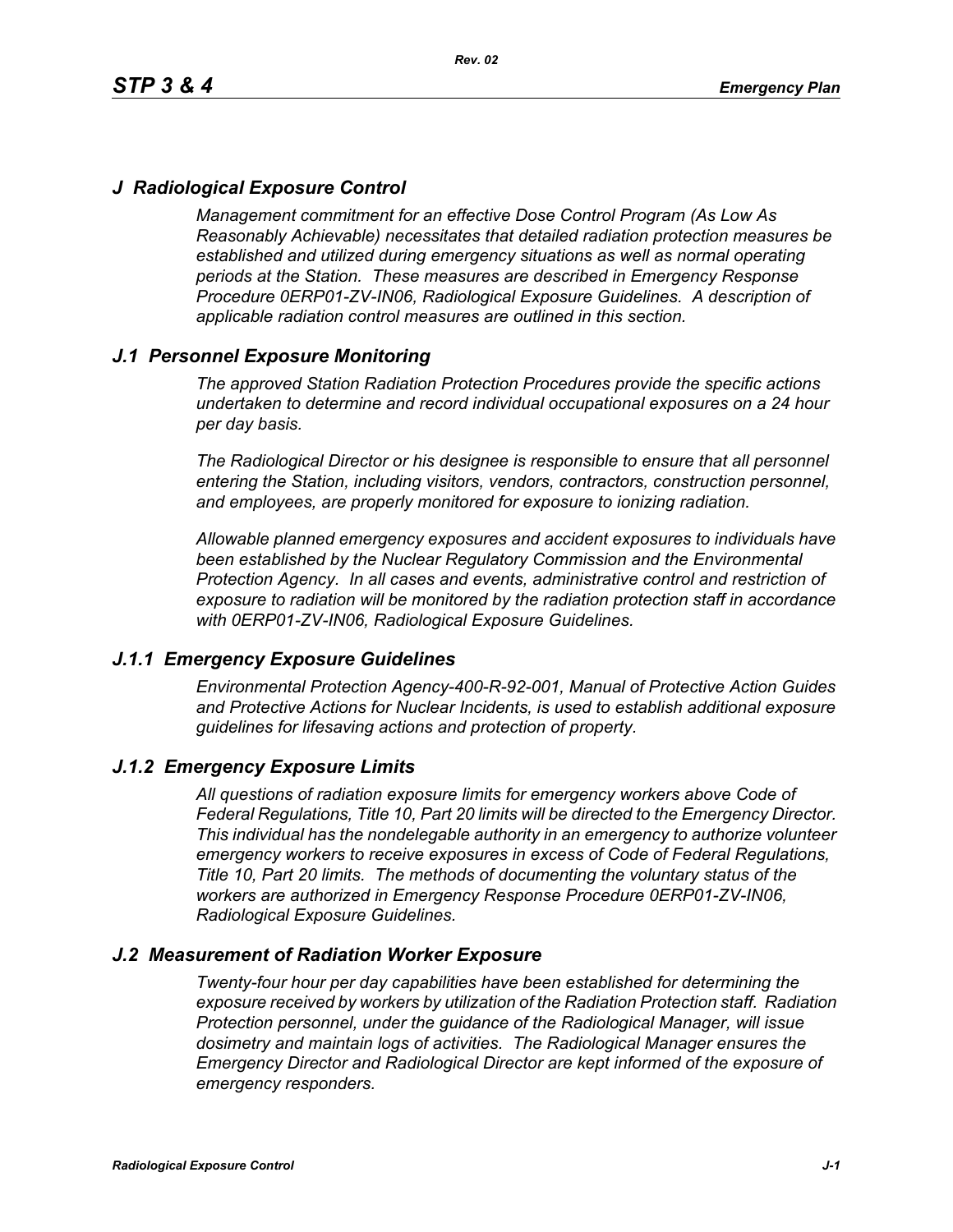## *J.3 Contamination Control and Preventive Measures*

*Preventive measures will be taken to minimize direct exposure to or ingestion of* radioactive materials. This will include timely processing of all solid, liquid, and *gaseous wastes using the Station radioactive waste processing systems in accordance with established plant procedures or other waste processing systems as necessary. Other contamination control measures are described in detail in the Station's Radiation Protection Program, the Emergency Response Procedures, and are summarized as follows:*

*In order to avoid personnel contamination or the spread of contamination in the Station areas, contaminated areas will be designated and clearly identified. Access to these areas will be controlled and appropriate protective clothing will be specified to minimize personnel contamination and the spread of contamination. Limits for the use of protective clothing are specified in the Station Radiation Protection Procedures. Personnel and equipment leaving the controlled area are monitored to assure that the limits for contamination control are met. If personnel become contaminated, Station Radiation Protection operating procedures will be implemented.* 

*In general, contaminated areas and materials are permitted to return to normal use when areas meet the Station Radiation Protection Program contamination limits. Some areas and equipment may be returned to service prior to achieving these limits. In such cases, special precautions and measures are taken to prevent personnel contamination and to limit the spread of contamination.*

### *J.4 Drinking Water and Food Contamination Control*

*Drinking water and food supplies are not allowed in contaminated or potentially contaminated areas. If the potential exists for food or water to become contaminated in normally clean areas, Radiation Protection personnel will perform appropriate surveys and sample analysis, respectively.*

*If contamination is found, appropriate actions will be taken based on the levels of contamination and its location.*

### *J.4.1 Surveys of Emergency Response Facilities*

*Radiological surveys of the emergency response facilities and the assembly area for habitability will be performed on a frequent basis. These surveys will include radiation levels and contamination and airborne radioactivity concentrations. Drinking, smoking, and eating are prohibited during a radiological incident in areas where the potential for contamination exists.*

#### *J.4.2 Airborne Releases*

*In the event of an airborne release of radioactive materials, samples will be collected by Station personnel, and State and other agencies. These samples are analyzed and the results recorded and reported to the Emergency Director and the Department of State Health Services for appropriate offsite protective action recommendation decisions.*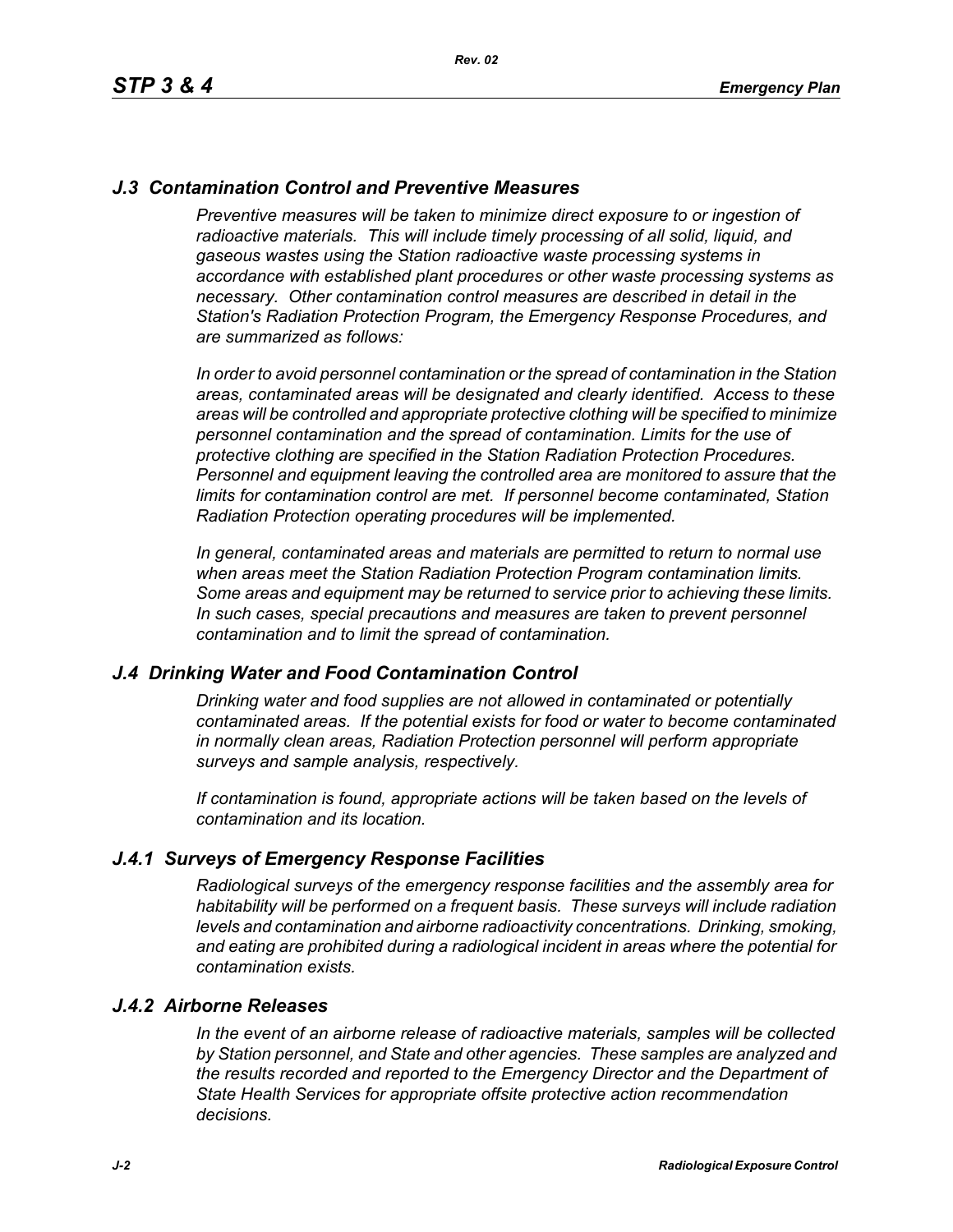# *J.4.3 Colorado River & Selected Wells*

*Selected wells are analyzed for radioactivity as part of the Radiological Environmental Monitoring Program at the Station. Surface water from the Colorado River is sampled at several locations upstream and downstream of the Station's river discharge. These samples are analyzed for gross activity as part of the Radiological Environmental Monitoring Program.*

### *J.5 Radiological Medical Considerations*

*Responses to personnel injuries are in accordance with guidelines set forth in 0POP04-ZO-0004, Personnel Emergencies and 0PGP03-ZA-0106, Emergency Medical Response Plan. Normally, in the event a personnel injury occurs in a Radiologically Controlled Area and the person requires offsite medical aid, the person will be taken to the Radiologically Controlled Area Access Control Point. The person is monitored for contamination and, if found to be below the levels for personnel contamination, the person is treated as a normal industrial accident and first aid will be supplied by Station medical assistance personnel. If additional treatment is required, the Station shall transport the person to the Matagorda General Hospital or Palacios Community Medical Center for treatment. Transportation will be provided by the site with Station medical staff in attendance or a contractor ambulance service.*

### *J.5.1 Personnel Contamination*

*In the event, the person is contaminated above the levels for personnel contamination, reasonable efforts will be made to decontaminate the person at the Radiologically Controlled Area Access Control Point. If this can not be done due to the nature of the injury and/or hospitalization is required immediately, medical treatment and transportation to the hospital will take priority. The person will be placed in clean protective clothing or wrapped in a clean blanket time permitting, to minimize the spread of contamination.*

### *J.5.2 Health Physics Supervision*

*A Radiation Protection Technician will accompany the individual to the hospital. Health Physics Supervision should meet the person at the hospital. The medical facility will be notified when a contaminated patient is being transported for treatment to allow for establishment of the radiological treatment area.*

### *J.5.3 Hospital Procedures*

*When the victim arrives at the medical facility, the staff of the hospital will follow their procedures to handle this type of injury. Radiation Protection personnel will conduct surveys to ensure that contamination levels are kept to a minimum and will monitor for contamination until cleanup has been satisfactorily completed.*

### *J.5.4 Contaminated Items*

*Contaminated items belonging to the individuals will be returned to the Station for decontamination or disposal.*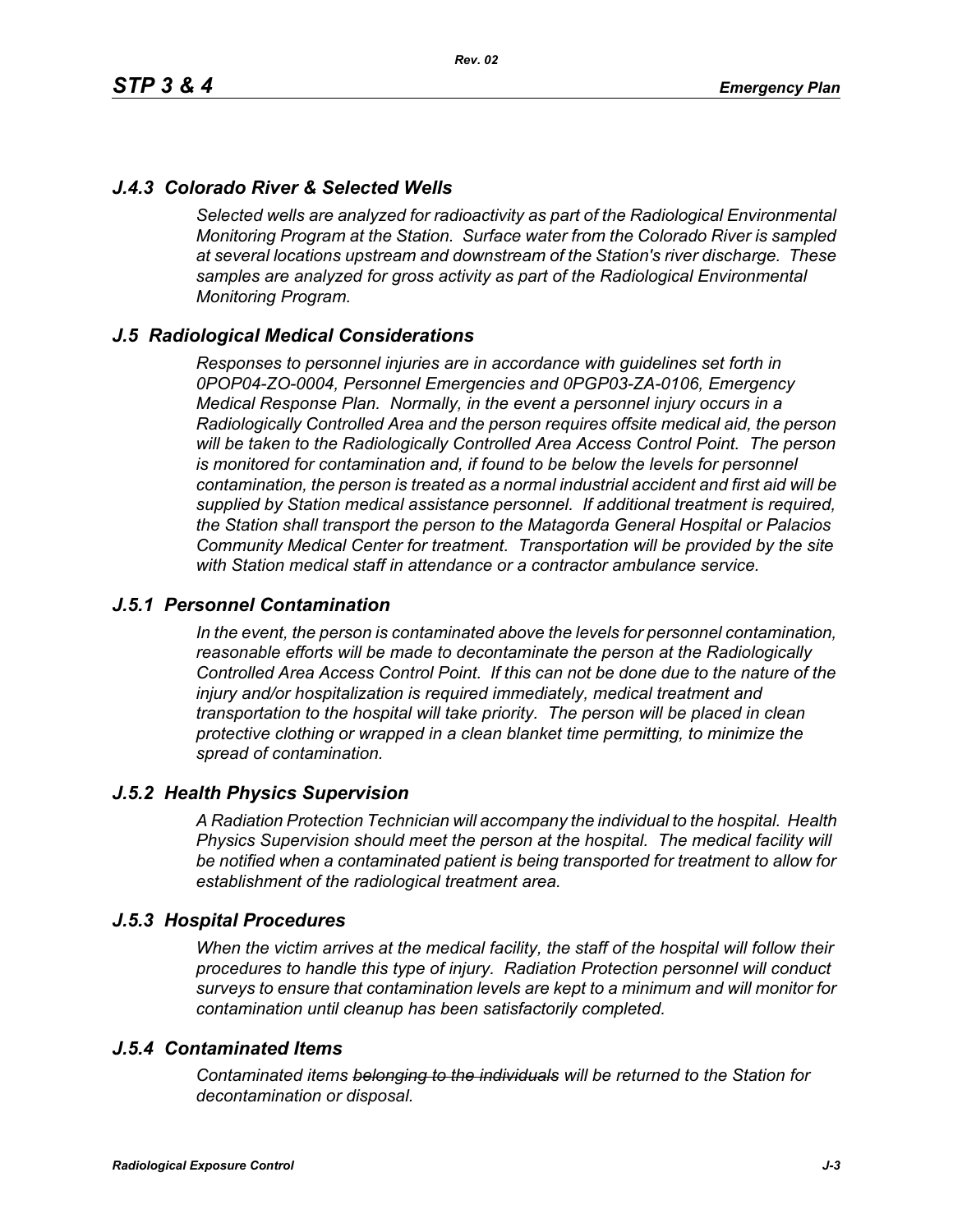## *J.5.5 Radiological Surveys*

*Radiation Protection personnel will perform radiological surveys and assist with establishing radiologically controlled area boundaries in the medical facilities.*

### *J.6 Personnel Evacuation from Station*

- **Personnel evacuated from the site due to a site evacuation shall go to an offsite** *Reception Center or home as determined by the Emergency Director.*
- *Reception centers are activated by the Matagorda County Emergency Management Director.*
- *The Bay City Reception Center is located at the McAllister Middle School.*
- *The Palacios Reception Center is located at the Palacios High School Field House.*
- *At the reception center, Station personnel are monitored for contamination and decontaminated, as necessary, and are registered and given emergency assistance by the reception center staff.*
- *Reception center operations are fully discussed in the Matagorda County Emergency Management Plan and Procedures.*

### *J.7 Offsite Assessment, Evaluation*

*For areas beyond the owner-controlled boundary of the Station, the Department of State Health Services, with assistance from the Governor's Division of Emergency Management, is responsible for the assessment and evaluation of protective action recommendations for the at-risk areas. The Matagorda County Emergency Management Director has the authority to accept, authorize, and implement protective actions.*

- *The State of Texas radiological monitoring teams will identify contamination and/or radiation levels and assist in controlling access within the affected area.*
- *Other state agencies will take action, as necessary, to assess and control land, water, and air within the affected area for public, commercial, and agricultural use.*

### *J.8 Tools and Equipment*

*All tools and items of equipment used in the Radiologically Controlled Areas must be checked for contamination before being taken from the Radiologically Controlled Area.*

- *Vehicles leaving the site will be monitored and decontaminated, as necessary.*
- **Emergency vehicles on life saving missions will not be delayed for radiological** *considerations.*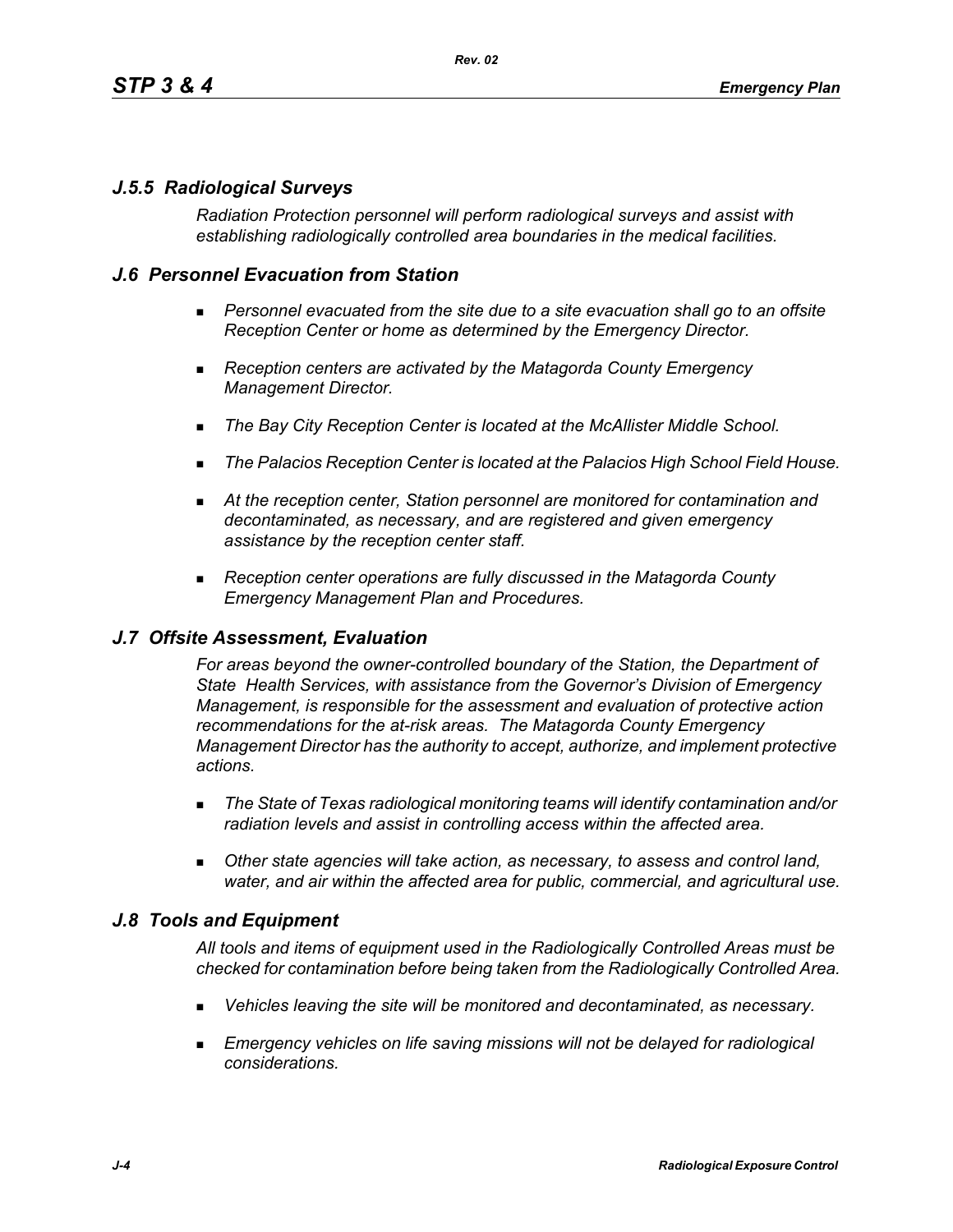## *J.9 Exposure to Airborne Contamination*

*In the event of a major radiation emergency, exposure to airborne concentration of radioactivity will be limited by the following policy:*

- *Whenever practicable, total internal exposure of any individual during an emergency should be maintained As Low As Reasonably Achievable.*
- *Respiratory protection will be used whenever appropriate.*
- *Exposure limits for noble gases are based on beta plus gamma radiation effects to the skin and lens of the eyes.*
- **Potassium Iodide should be issued to all onsite personnel on a voluntary basis at** *a General Emergency or when dose projections onsite or survey results projected exceed twenty-five (25) rem Committed Dose Equivalent to the thyroid. The issuance shall be determined by the Emergency Director and Radiological Director.*

### *J.10 Radiation Monitoring System*

*The Radiation Monitoring System monitors radioactivity in the station. This system, consisting of two subsystems, provides monitoring capability for area radiation and process/effluent stream radiation monitoring. The process/effluent Radiation Monitoring System is comprised of two smaller subsystems, the Liquid Monitoring System, and the Atmosphere Monitoring System. These Subsystems are described in Section H of this Plan and in the Station Updated Final Safety Analysis Report*s *Section 9.0, 11.0, and 12.0. The Radiation Monitoring System is designed to provide output in normal and emergency operating ranges and is designed to operate in emergency radiation fields.*

### *J.10.1 Model Description*

*The dose assessment models described in procedure 0ERP01-ZV-TP01, Offsite Dose Calculations, provides site specific estimates and predictions of atmospheric effluent transport and diffusion during and immediately after an airborne release. The diffusion model used meets the criteria of a Class A model as defined in NUREG-0654/Federal Emergency Management Agency Report-1 and additionally can perform X/Q calculations, dose and dose rate projections, and deposition rates for the Plume Exposure Pathway Emergency Planning Zone.*

### *J.10.2 Area and Process/Effluent Systems*

*The Area and Process/Effluent Radiation Monitoring Systems are used to classify and assess radiological conditions in accordance with the Station Technical Specifications. These parameters have specific relationships to the Emergency Action Level scheme for classifications of an event by the classification* Initiating Conditions *scheme of NUMARC/NESP-007 and Section D of this Plan.*